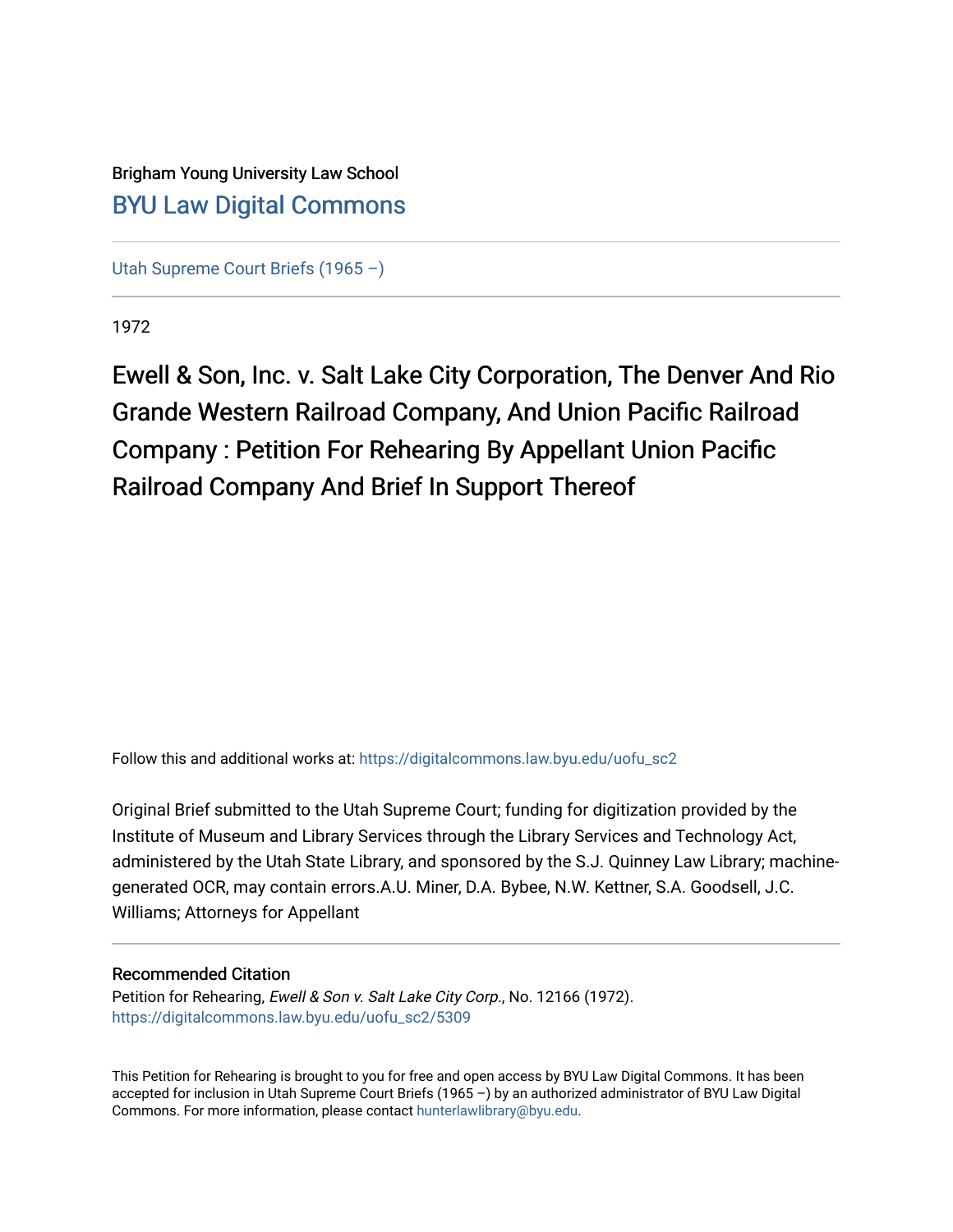# IN THE SUPREME COURT OF THE STATE OF UTAH

EWELL & SON, INC, a corporation, *Plaintiff-Respondent,* 

vs.

SALT LAKE CITY CORPORA-TION, a corporation,

*Defendant-Respondent* 

THE DENVER AND RIO GRANDE WESTERN RAILROAD COM-PANY, a corporation,

*Defendant-Appellant,* 

UNION PACIFIC RAILROAD COMPANY, a corporation,

*Defendant-A ppel1ant* 

PETITION FOR REHEARING BY APPEL-LANT, UNION PACIFIC RAILROAD COM-PANY, AND BRIEF IN SUPPORT THEREOF

Appeal by Union Pacific Railroad Company, Defendant-Appellant, from a Judgment on Jury Verdict and Amended Judgment entered by the District Court of Salt Lake County, Utah, the Honorable Marcellus K. Snow, Judge Presiding, in Favor of Ewell & Son, Inc., a corporation, Plaintiff-Respondent.

**REED L. MARTINEAU**<br>Counsel for Plaintiff-Respondent \*\*\* Continental Bank Bldg. **Read Continental Bank Bldg.** IACK L. CRELLIN Counsel for Defendant-Respondent, **Halt Lake City Corporation, 101 City & County Bldg., Balt** Lake City, Utah VANCOTT, BAGLEY, CORNWALL<br>\* McCARTHY<br>. Lounsel for Defendant-Appellant The Denver and Rio Grande Western **Anilroad Company<br>141 East 1st South Street** 'tilt Lake City, Vtah



Case No. 12166

> I I l I  $\mid$

 $\mathbf{I}$   $\mathbf{I}$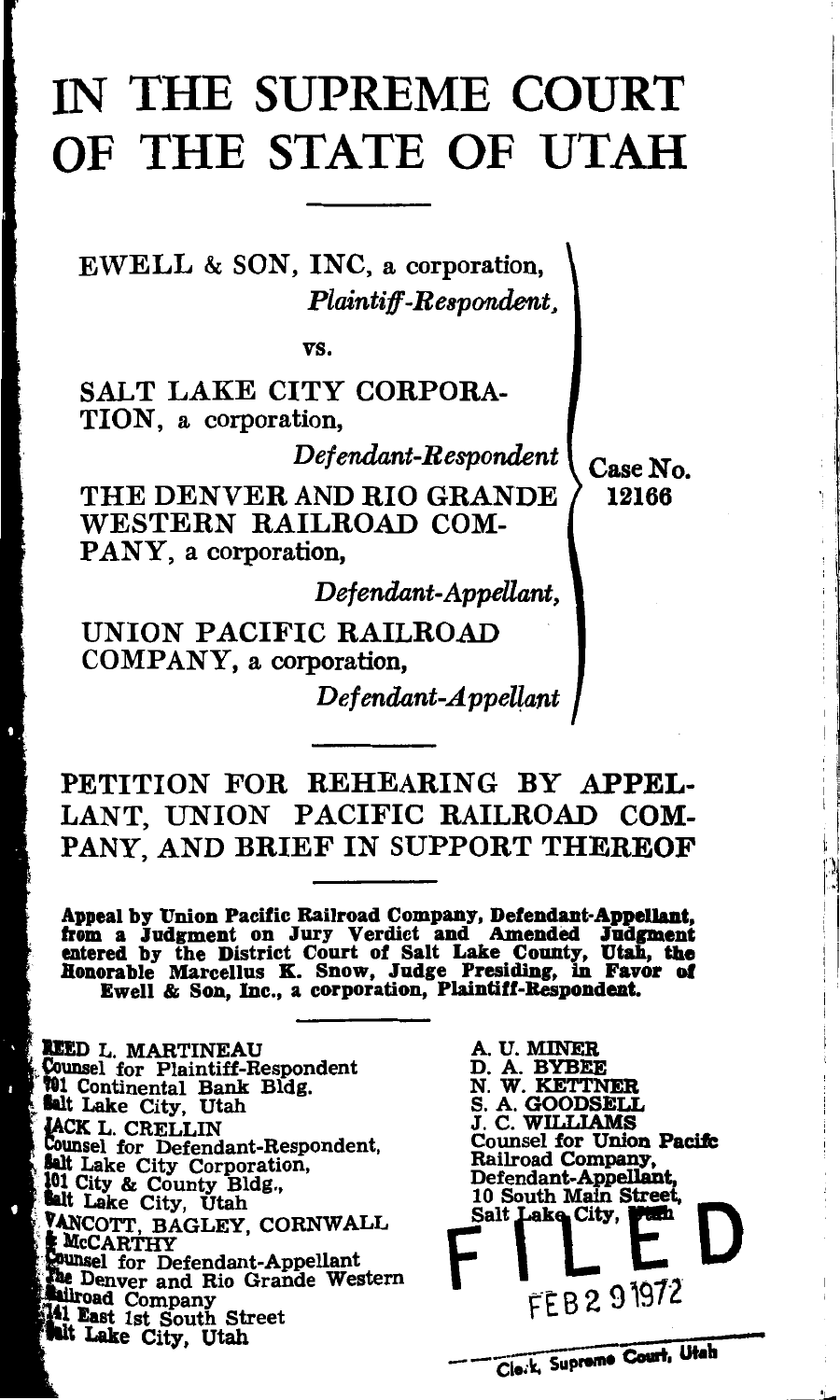## TABLE OF CONTENTS

# Page

| BRIEF OF APPELLANT, UNION PACIFIC |  |
|-----------------------------------|--|
| RAILROAD COMPANY, IN SUPPORT      |  |
| OF ITS PETITION FOR REHEARING 4   |  |
|                                   |  |
|                                   |  |
|                                   |  |
|                                   |  |

### INDEX OF CASES CITED

| Burt vs. Stringfellow, 45 Utah 207, 143 P. 234  6 |   |
|---------------------------------------------------|---|
| Cummings vs. Nielson, 42 Utah 157, 129 P. 619  6  |   |
| Hall vs. Blackham, 18 Utah 2d 164,                | 8 |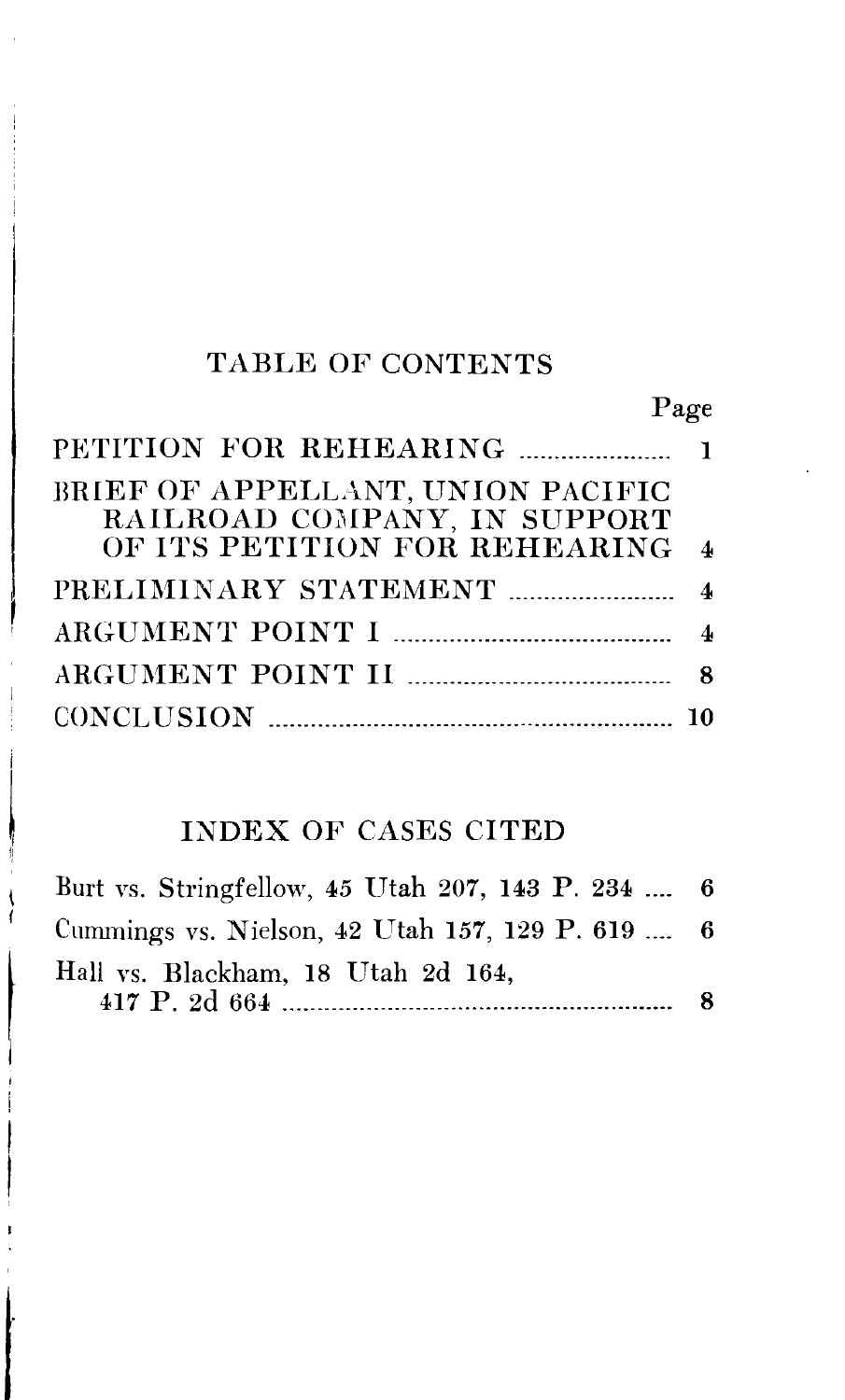# **IN THE SUPREME COURT OF THE STATE OF UTAH**

EWELL  $\&$  SON, INC, a corporation, *Plaintiff-Respondent.* 

vs.

SALT LAKE CITY CORPORA-TION, a corporation, *Defendant-Respondent*  $\overline{C}$   $\overline{C}$   $\overline{C}$ THE DENYER AND RIO GRANDE *I* 12166 \VESTERN RAILROAD COM-PANY, a corporation. *Defendant-Appellant,*  UXION PACIFIC RAILROAD COMPANY, a corporation,

*Def end ant-Appellant* 

#### PETITION FOR REHEARING

Comes now Union Pacific Raliroad Company, defendant and appellant herein (hereinafter called Union Pacific), and petitions this Court for a rehearing of the above-entitled case heretofore decided by opinion of this Court made and entered February 10, 1972. This petition is based upon the following grounds: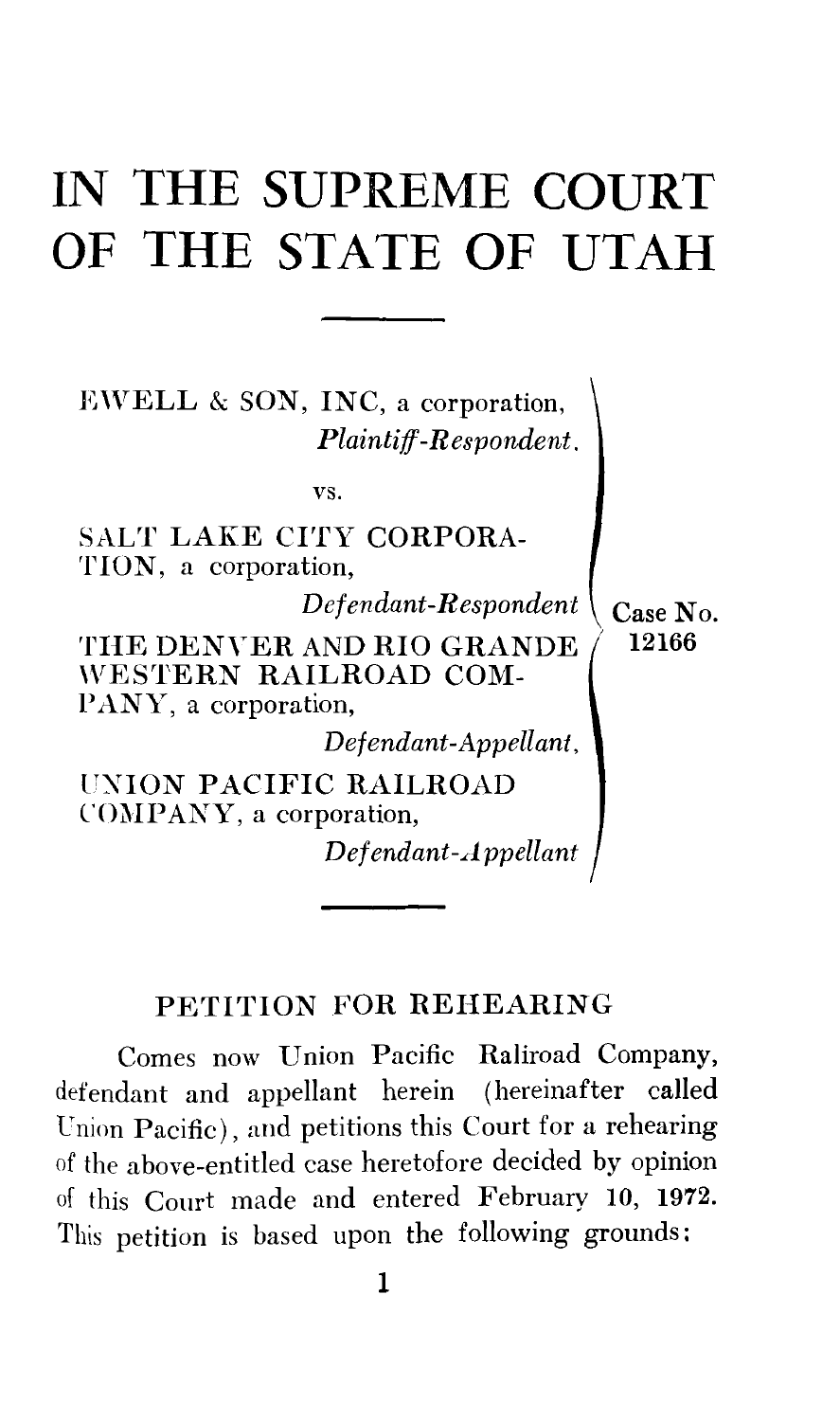1. This Court's opinion affirming the judgm  $\eta$ below in its entirety imposes upon Union Pacific the burden of a contract between plaintiff and Union Pacific, but denies Union Pacific the benefit of that that same contract and this result arises (a) from the Court's failure to consider or decide Union Pacific's primary contentions in respect to the portion of the judgment against Union Pacific attributable to delay; (h) from the Court's failure to distinguish between the re· spective positions of Union Pacific and the other defendant railroad. The Denver and Rio Grande Western Railroad Company (hereinafter called Rio Grande). in respect to the delay portion of the judgment and from its erroneous decision of that issue solely upon Rio Grande's position; and (c) from the Court's failure to consider that its decision stating what the jury was entitled to find in respect to the agreement between plaintiff and Union Pacific effectively precludes a judgment against Union Pacific for the type of delay charged Union Pacific by plaintiff herein.

2. The Court's opinion when applied to the instructions given by the lower court in this case erroneously, but effectively, abolishes the historic function of the judge in instructing the jury in this state, and allows the jury to determine what the law is or will be in respect to a particular matter.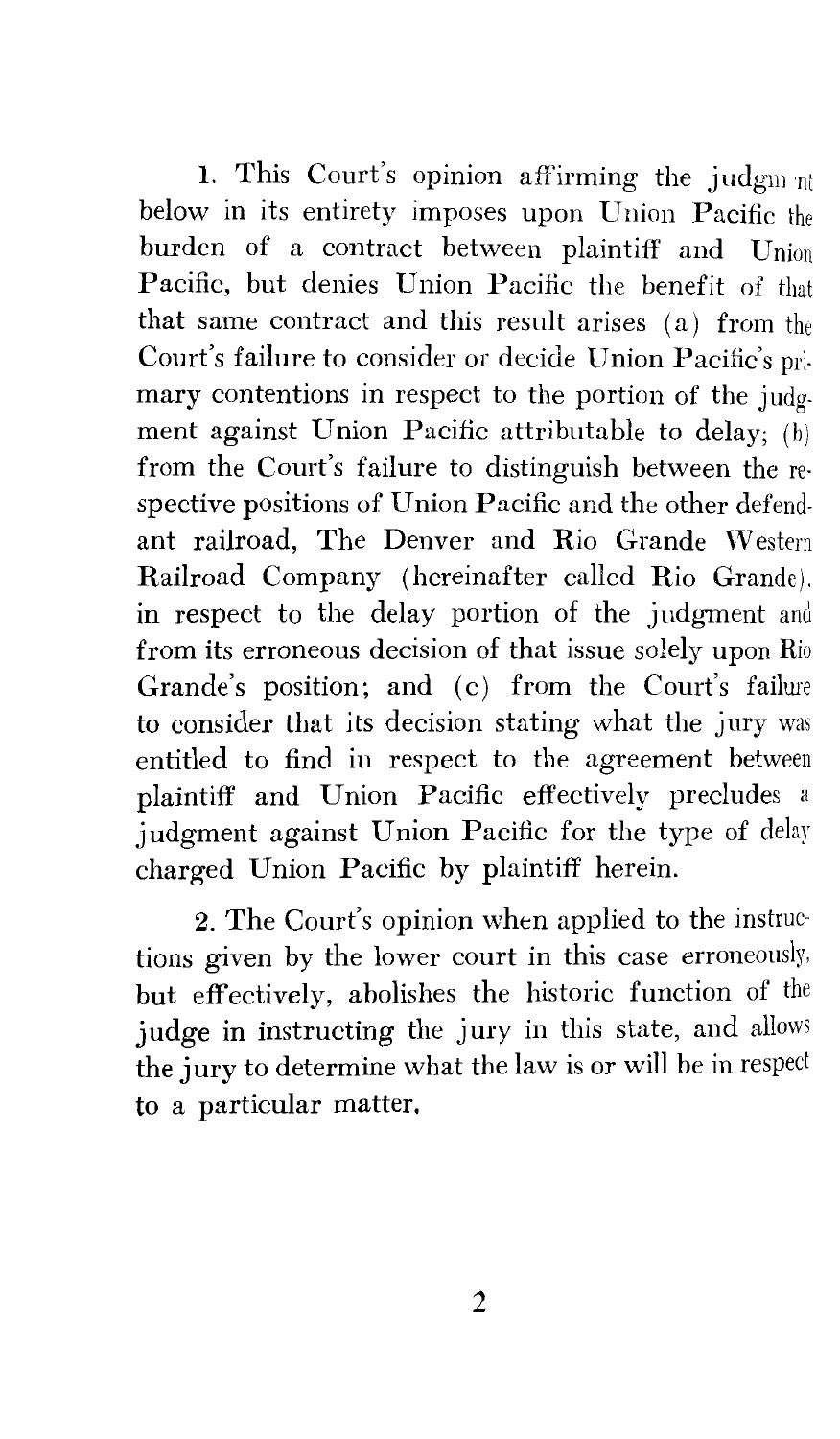Respectfully submitted,

A. U. Miner D. A. Bybee N. W. Kettner S.A. Goodsell J. C. Williams

Counsel for Union Pacific Railroad Company Defendant-Appellant

10 South Main Street, Salt Lake City, Utah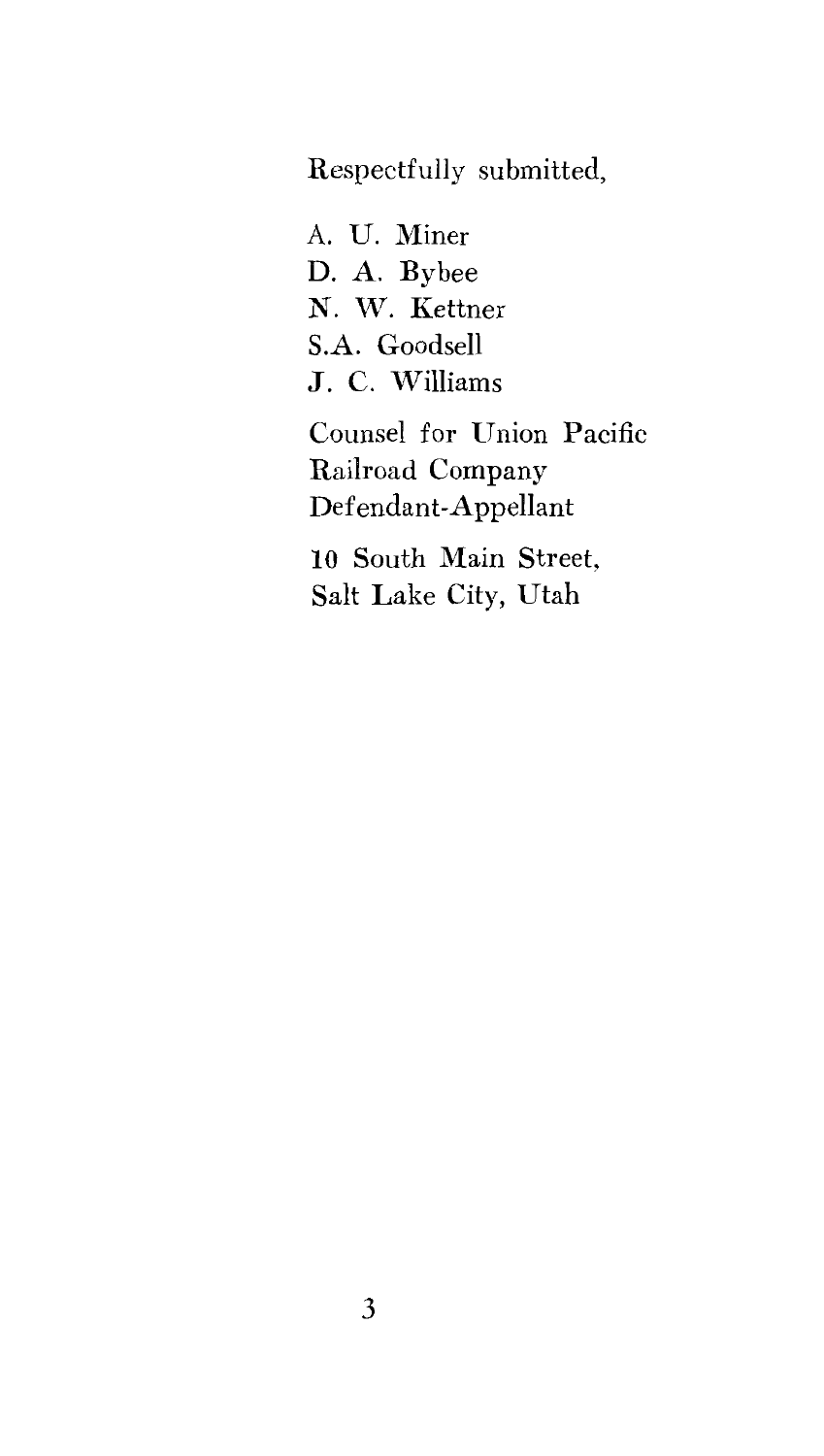## BRIEF OF APPELLANT, UNION PACIFIC RAILROAD COMPANY, IN SUPPORT OF ITS PETITION FOR REHEARING

#### PRELIMINARY STATEMENT

Throughout the lengthy history of this case Union Pacific has been plagued with the problem that the jury and the trial court have failed and/or refused to distinguish its position from that of the Rio Grande. The opinion of this Court shows that it also has failed to distinguish between the respective positions of the defendant railroads in relation to the delay portions of the judgment entered against each railroad. In Union Pacific's Point I agued hereinafter, Union Pacific will demonstrate that its position in respect to that portion of the judgment against it attributable to delay is correct and that such position was not considered by the Court in rendering its opinion. In Union Pacific's Point II it will demonstrate that the Court's opinion in this case in relation to instructions given herein abolishes the historic duty of the trial judge to instruct the jury concerning the law.

#### ARGUMENT POINT I

In its opinion filed herein, this Court affirmed the jury finding of a contract between Union Pacific and plaintiff and stated: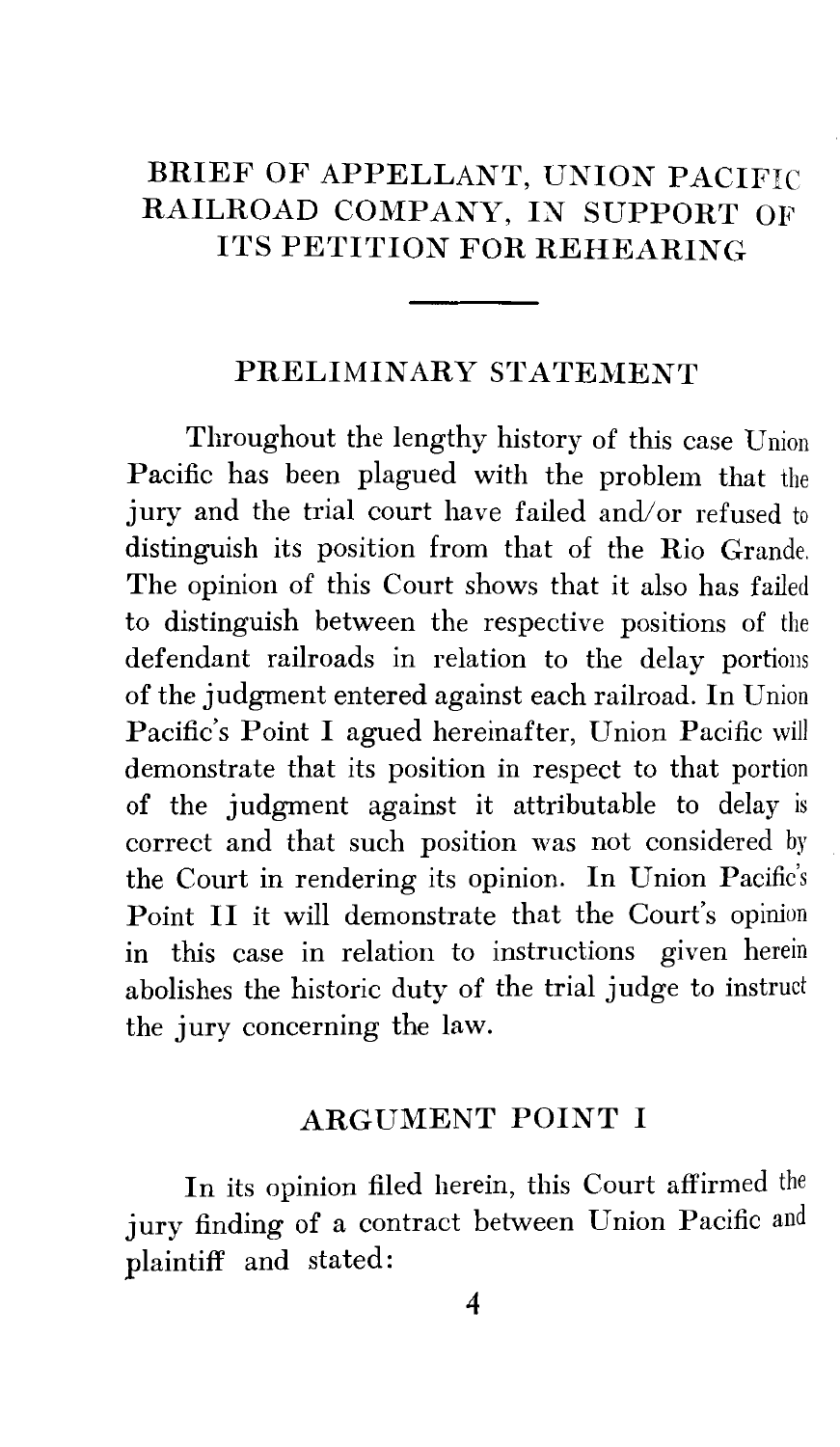"Upon the evidence, viewed in the light favorable to the plaintiff, the jury could have looked at the facts in this manner: after the Railroads had been advised by the City that they would be responsible for additional expense because of the presence of their tracks; and their representatives had asked for and were given figures by the plaintiff concerning the additional expense, if they had any objection to the plaintiff's figures, they should have so stated; and that by remaining silent in full awareness that the plaintiff was proceeding with the project they should be deemed to have the obligation to compensate him in accordance with the figures he had given them."

Assuming the truth of the above quote (and the Court and jury has now so found) then part of the additional expense that was the responsibility of the railroads arising from the presence of their tracks was that involved in exposing and protecting the railroad and highway signal cables located at those tracks. Plaintiff's entire claim and judgment for delay against Union Pacific arose from the need to locate, expose and protect those cables *by hand digging.* Plaintiff had no problem with Union Pacific's cooperation in removing its tracks and in attempting to locate and expose its cables. ( R. 599-603) Plaintiff failed to segregate any delay caused by the time needed to locate the cables and the time required to hand-dig around them, but lumped its entire claim for delay against Union Pacific on the fact that the cables had to be protected. (R. 595-606). In its opinion this Court overlooked the basic rule of contract law to the effect that,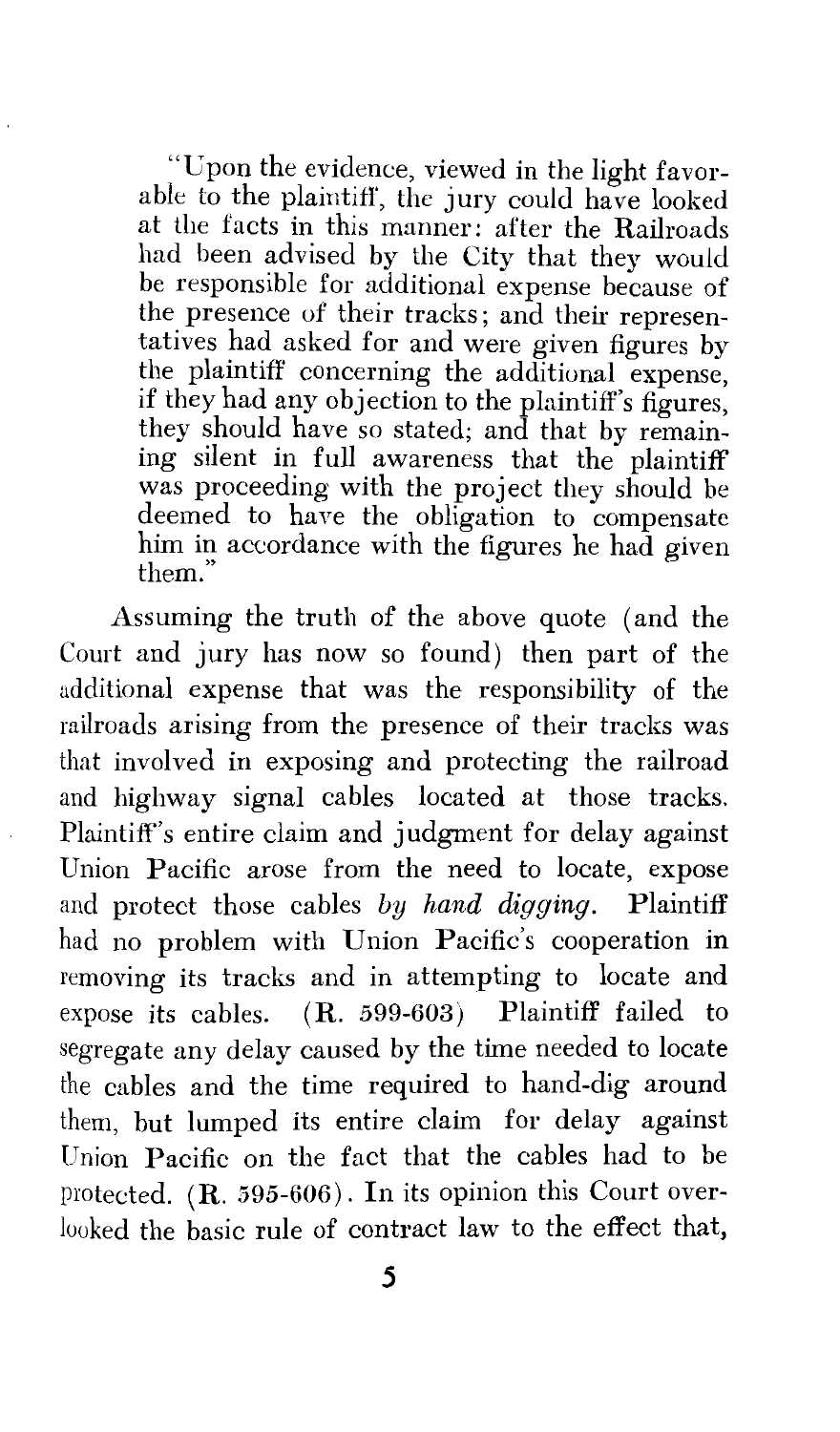as one of the implied terms of every contract, each party thereto is required to do everything necessary and reasonable to carry out the provisions of such contract. *Cummings vs. Nielson,* 42 Utah 157, 129 P. 619; *Burt vs. Stringfellow,* 45 Utah 207, 143 P. 234. Therefore, when this Court affirmed the jury's finding that plaintiff made an agreement with Union Pacific based upon figures quoted by plaintiff and silence by Union Pacific, the Court and jury necessarily had to find that *all* of the expense involved arising from the presence of Union Pacific's tracks was covered by that agreement and that any time spent by plaintiff in protecting Union Pacific's cables because of the need to locate, expose and hand-dig around them was an integral part of that agreement and plaintiff cannot recover for such time in additon to its contract price with Union Pacific. 20 That the Court failed to consider Union Pacific's position in respect to this contention is demonstrated by the paragraph of the Court's opinion relating to delay. In that paragraph the Court begins by saying: "Defendant Railroads each made an attack upon the portion of damages assessed against them for plaintiff's claim of 'unreasonable delay' *arising from their conduct including indecision as to methods of procedure."* (emphasis added) Union Pacific respectfully submits that none of the delay charged to Union Pacific was caused by Union Pacific's "conduct including indecision." The only "conduct including indecision" causing delay to plaintiff was attributable solely to the Rio Grande. and this Court has failed to differentiate between the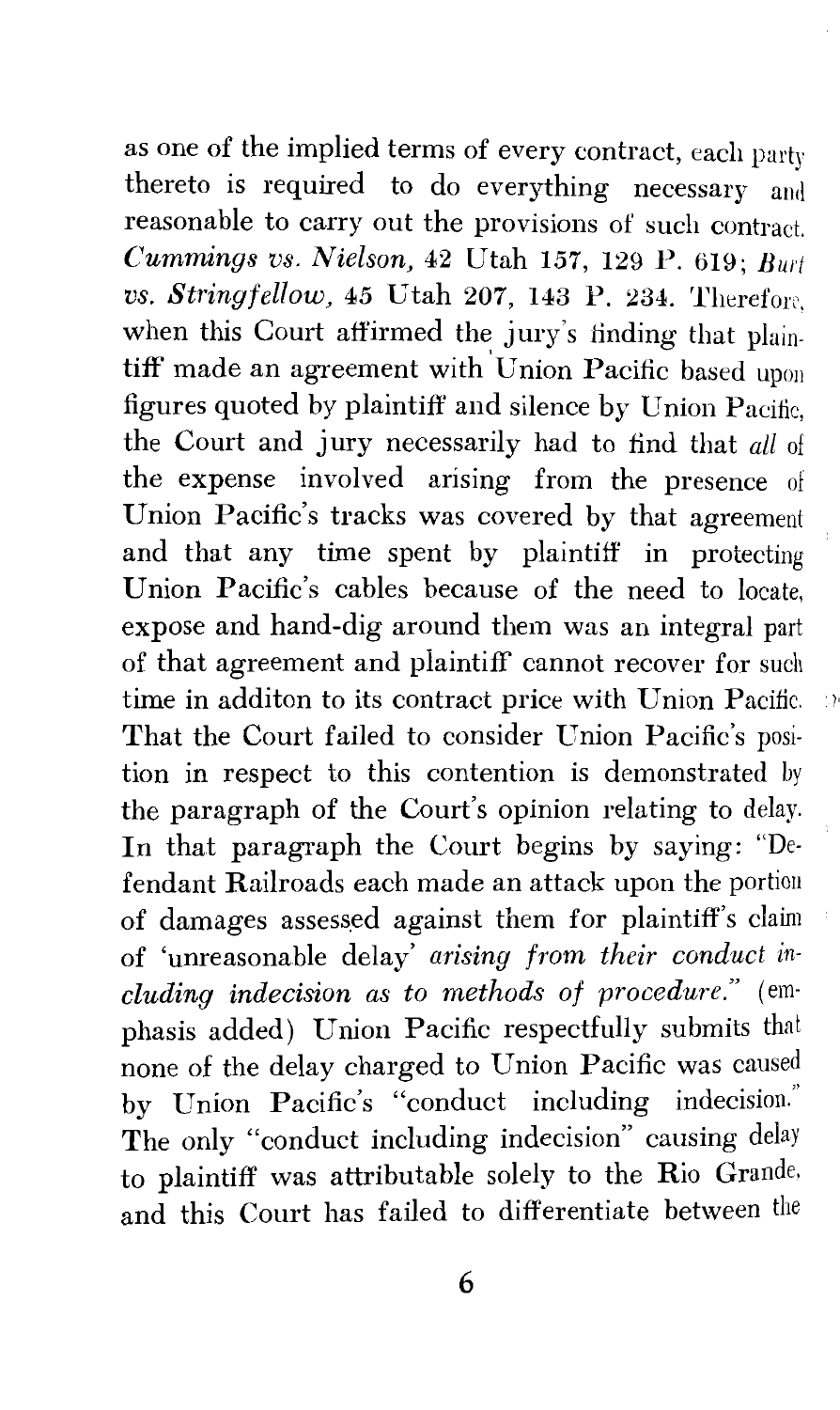type of delay plaintiff charged to Union Pacific and the type of delay that plaintiff charged to Rio Grande. The Court in that paragraph of its opinion relating to delay continues by saying "the Railroads' reasons seeking to justify their conduct are a *good jury argument."*   $\ln$  respect to this statement Union Pacific respectfully submits that it has never sought in any way to justify its conduct in respect to delay for there is no evidence in this case of any such conduct of Union Pacific which necessitated justifying. This statement of this Court also can only be explained on the ground that this Court failed to distinguish between Union Pacific and Hio Grande in respect to the position of each on the delay portion of the judgment. The delay portion of the judgment against Union Pacific amounts to  $4.022.70$  (R. 122, 123 and 204) and Union Pacific is entitled because of its contract with plaintiff as found by the jury and now affirmed by this Court to have that portion of the judgment attributable to delay stricken from the judgment together with interest applicable thereto. Additionally, plaintiff's contract with Salt Lake City provided that plaintiff would be responsible for any damage to cables and would pay the appropriate utility for damages done to any such cables. The Court did not even mention in its opinion the contention of Union Pacific that those provisions of the City's contract insulated Union Pacific from a delay claim arising from the protection of cables even though it was Union Pacific's number *one* point on appeal, hut rather the Court ignored that contention

 $\cdot$  )  $\delta$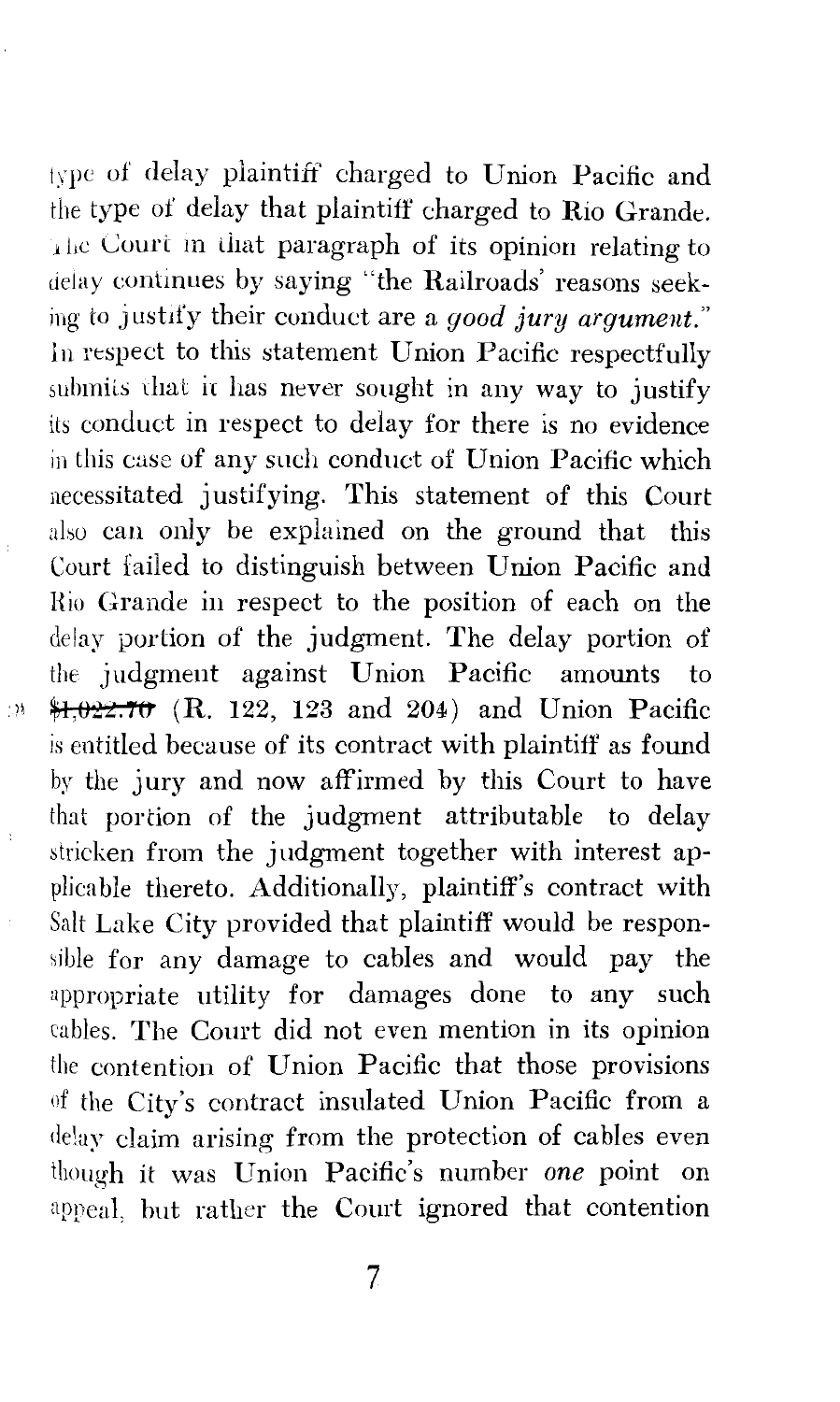and those provisions of plaintiff's contract with Salt Lake City. For the reasons set forth in Union Pacific's original brief (pages 10, 11, 12 and 13 except for the last paragraph), Union Pacific on that ground also is entitled to have the delay portion of the judgment stricken.

#### ARGUMENT POINT II

The historic function and province of the court in a jury trial has always been to decide what the law is and to instruct the jury concerning the law applicable to the case. *Hdl vs. Blackham,* 18 Utah 2d 164, 417 P. 2d 664. In failing to reverse this case for a new trial because of the manner in which the instructions were given, this Court in effect places its stamp of approval upon the abdication by a trial judge of his duty to instruct the jury concerning the law. This Court's opinion states that the court correctly instructed the jury that "no particular instruction or part thereof should be picked out and considered separately. They should all be considered together." This Court thereby implies that the giving of the quoted instruction cured whatever conflict there might be in the instructions given by the trial court. Does this Court really mean to say that a trial judge can give any number of conflicting instructions upon request of the parties and thereupon by giving the quoted curative instruction either require the jury to attempt a synthesis of the law or require the jury to make a choice between conflicting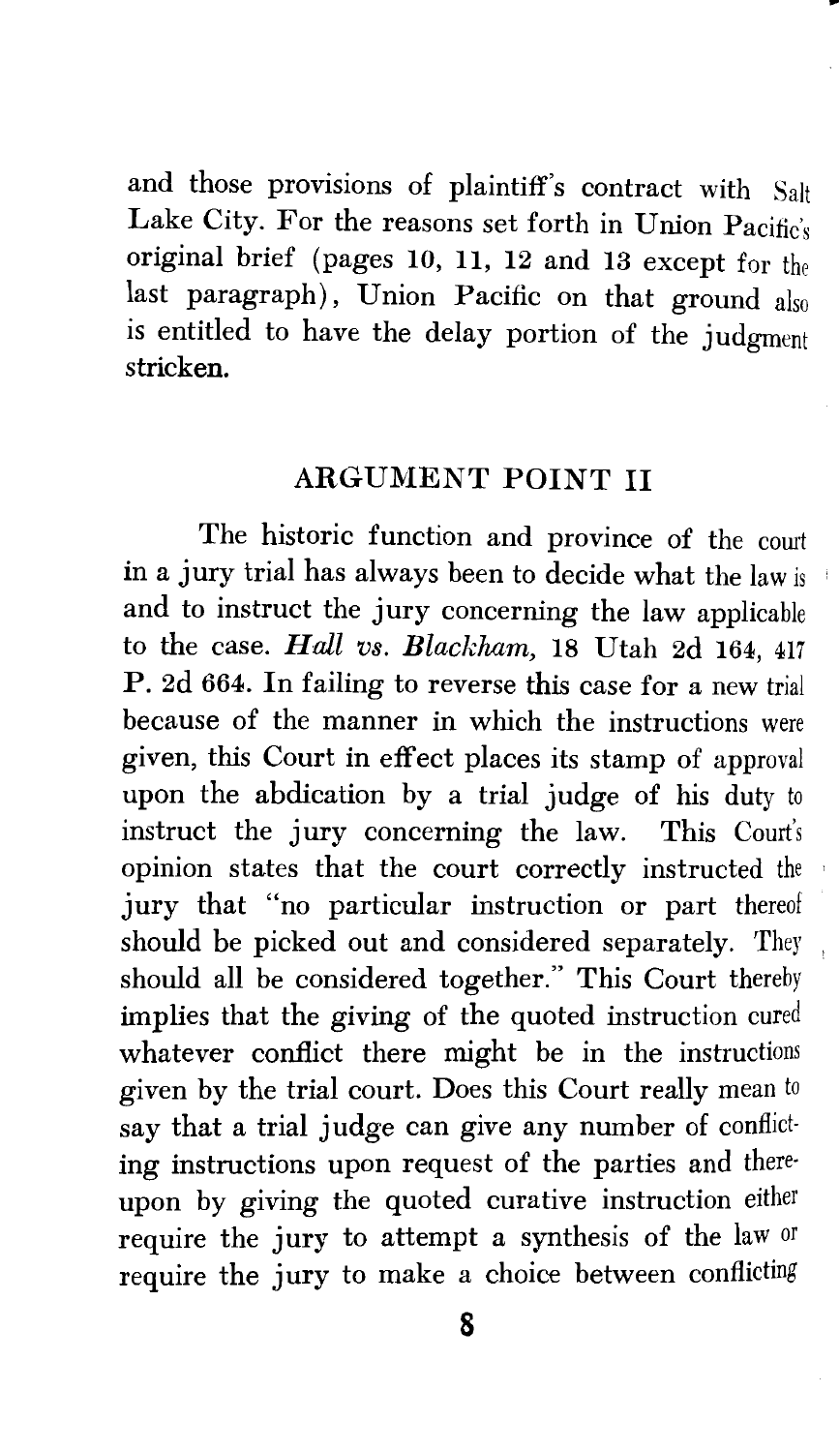instructions! If so, then the historic function of the judge to mstruct the jury concerning the law is completely abolished. In Union Pacific's Reply Brief, pages 9 and 10, filed earlier with this Court herein, it called to this Court's attention the fact that the trial court did not attempt to formulate any comprehensive statement of the law applicable to this case and instruct the jury thereon, but instead gave nearly all of the instructions requested by each party in separate sets without regard as to whether there were conflicts between them and without regard as to whether or not certain instructions requested by one party were applicable to other parties. Even if the Court were to conclude that the entire effect of the instructions given in this case was not prejudicial to Union Pacific, it should at least clarify the duty of the trial court to properly instruct the jury as to the law and in doing so clarify that court's duty to resolve conflicting instructions so that the jury will receive a clear unconfused statement of the law rather than one that allows them to select what they believe the law ought to be from various conflicting instructions given. If this Court is going to condone the practice of giving instructions without change no matter how conflicting they may be and intends to say that conflicting instructions are cured by giving an instruction that they all have to be considered together, then the Bar of this State should be so advised so that an attorney handling a jury trial will know that he should be prepared to assume the duty of synthesizing the yarious requests for instructions into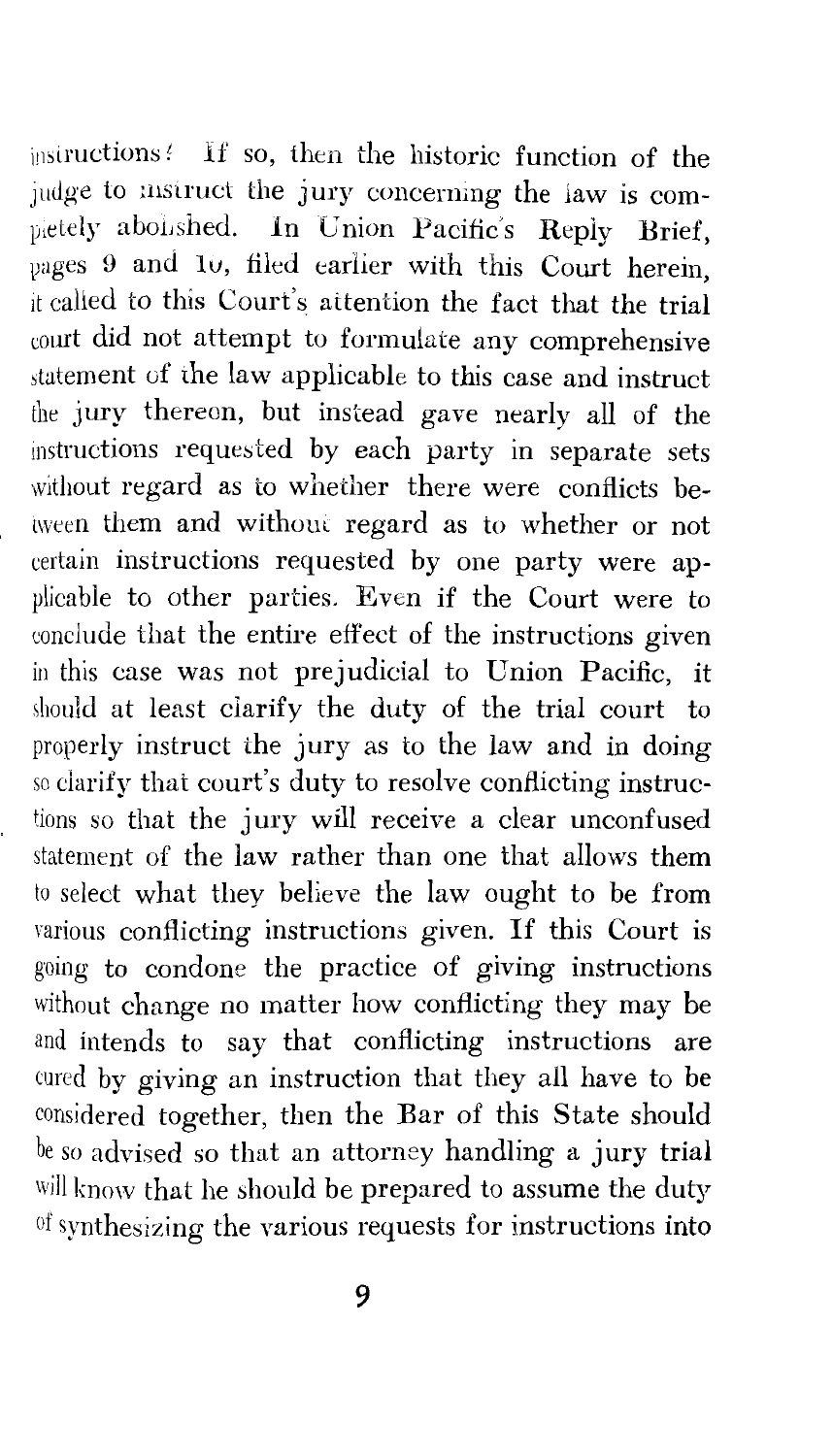a nonconfusing statement of the law. Appellants were entitled to have this case reversed for a new trial because the instructions as given were confusing and contradictory and necessarily prejudicial to whichever party lost, for the jury was simply allowed to choose those portions of the instructions they wanted to choose and allowed to ignore the rest, but even assuming that instructions as given, although erroneous, were not prejudicial, this Court should exercise its appellate function to put an end to the failure of the lower courts to synthesize into a comprehensive statement of the law the various instructions requested by the parties involved.

#### **CONCLUSION**

Without question, this Court failed to consider and rule upon Union Pacific's contentions in respect to the delay portion of the judgment against it, and Union Pacific is entitled to have this Court consider those contentions and to have the portion of the judgment against it attributable to delay amounting to \$1,992.70, plus interest, stricken from the judgment. When this Court affirmed the jury's finding of a contract, it also of necessity found that one of the terms of that contract required plaintiff to perform the work necessary to give rise to Union Pacific's obligation to pay for additional expense because of the presence of its tracks. In failing to strike the portion of the judgment attributable  $t_0$ performance of that type of work by plaintiff after it